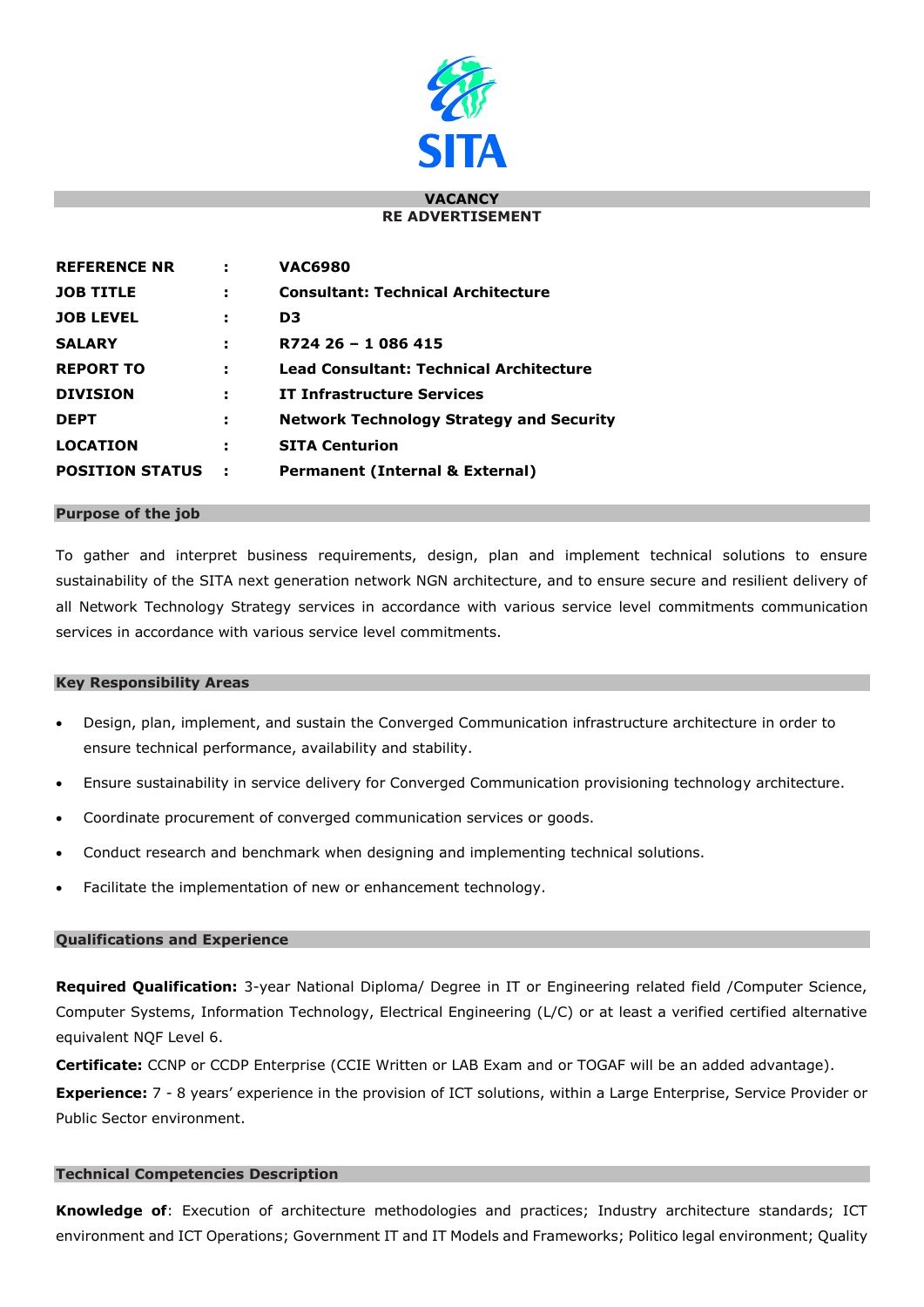Assurance and Management; SITA Business processes; Financial modelling; Network modelling; Strategy development; WAN principles and topology; Network Operating systems; Internet protocols; Services and

standards; Government Wide Area Enterprise Architecture (GWEA); Project Management principles; IT Models and Frameworks; Infrastructure Administration and management.

Skills: Architectural skills; Business analysis; Systems analysis; Programming; Project management; Technology platforms; System design; Solutions architecture; Enterprise architecture Service oriented architecture and Software Defined Networks.

**Technical competencies:** Network/Infrastructure Management. The operation and control of the IT infrastructure (comprising physical or virtual hardware, software, network services and data storage) either on-premises or provisioned as cloud services) that is required to deliver and support the information systems needs of a business. Includes preparation for new or changed services, operation of the change process, the maintenance of regulatory, legal and professional standards, the building and management of systems and components in virtualised and cloud computing environments and the monitoring of performance of systems and services in relation to their contribution to business performance, their security and their sustainability.

The application of infrastructure management tools to automate the provisioning, testing, deployment and monitoring of infrastructure components. The creation, iteration, and maintenance of structures such as enterprise and business architectures embodying the key principles, methods and models that describe the organisation's future state, and that enable its evolution. This typically involves the interpretation of business goals and drivers; the translation of business strategy and objectives into an operating model; the strategic assessment of current capabilities; the identification of required changes in capabilities; and the description of inter-relationships between people, organisation, service, process, data, information, technology and the external environment.

The architecture development process supports the formation of the constraints, standards and guiding principles necessary to define, assure and govern the required evolution; this facilitates change in the organisation's structure, business processes, systems and infrastructure in order to achieve predictable transition to the intended state. Enterprise, Data, Technical, Solution, Business Architecture included

Interpersonal/behavioural competencies: Attention to Detail, Analytical thinking, Continuous Learning, Disciplined, Resilience, Stress Management.

# **Other Special Requirements** N/A. **How to apply**

- 1. To apply please log onto the e-Government Portal: [www.eservices.gov.za](http://www.eservices.gov.za/) and follow the following process;
- 2. Register using your ID and personal information;
- 3. Use received one-time pin to complete the registration;
- 4. Log in using your username and password;
- 5. Select Recruitment Jobs;
- 6. Select Recruitment Citizen to browse and apply for jobs;
- 7. Once logged in, click the Online Help tab for support if needed.

For queries/support contact [eRecruitmentSupport@sita.co.za](mailto:eRecruitmentSupport@sita.co.za)

## **CV`s sent to the above email addresses will not be considered.**

## **Closing Date: 03 June 2022**